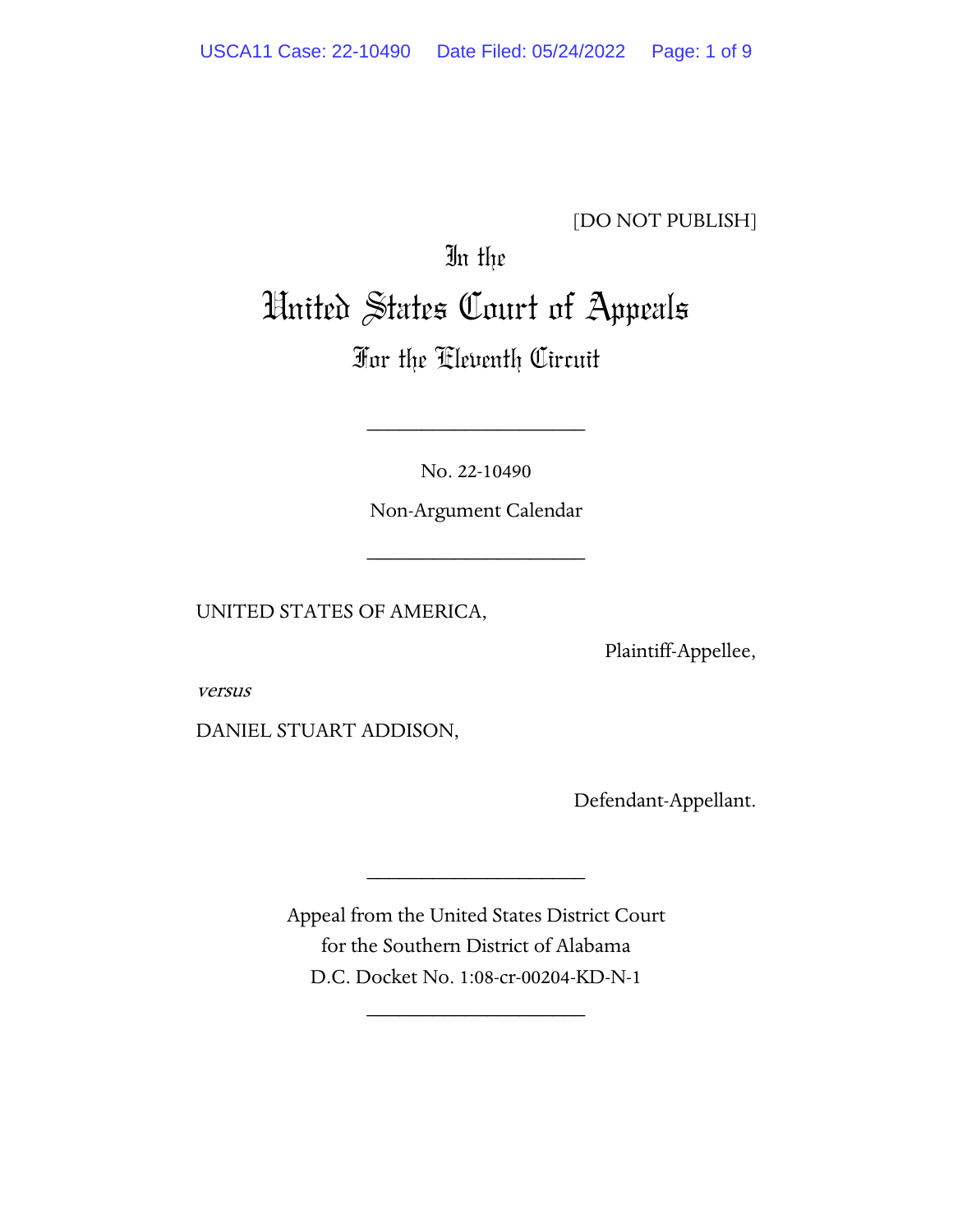Before WILSON, ROSENBAUM, and ANDERSON, Circuit Judges.

## PER CURIAM:

Daniel Addison appeals the district court's 8-month term of imprisonment imposed upon the revocation of his supervised release. As applied to him, Addison argues that 18 U.S.C.  $\S 3583(e)(3)$ is unconstitutional under the Fifth and Sixth Amendments because it extends the original sentence beyond the statutory maximum based on judge-found facts rather than facts found by a unanimous jury beyond a reasonable doubt. After careful review, we affirm the district court's 8-month sentence.

# I.

In 2008, Addison was convicted of possession of a firearm by a convicted felon in violation of 18 U.S.C.  $\delta$  922(g)(1). Section  $922(g)(1)$  carries a maximum term of imprisonment of 10 years. 18 U.S.C.  $\S 924(a)(2)$ . As a result, a conviction under  $\S 922(g)(1)$  is a Class C felony. See id.  $\S$  3559(a) (defining a Class C felony as an offense with a maximum term of imprisonment of "less than twenty-five years but ten or more years"). For a Class C felony, the authorized term of supervised release is no more than 3 years. Id.  $\S 3583(b)(2)$ . The district court sentenced Addison to the statutory maximums of 10 years' imprisonment with 3 years of supervised release.

After serving his 10 years in prison, Addison began his supervised release term. His supervision was revoked twice, resulting in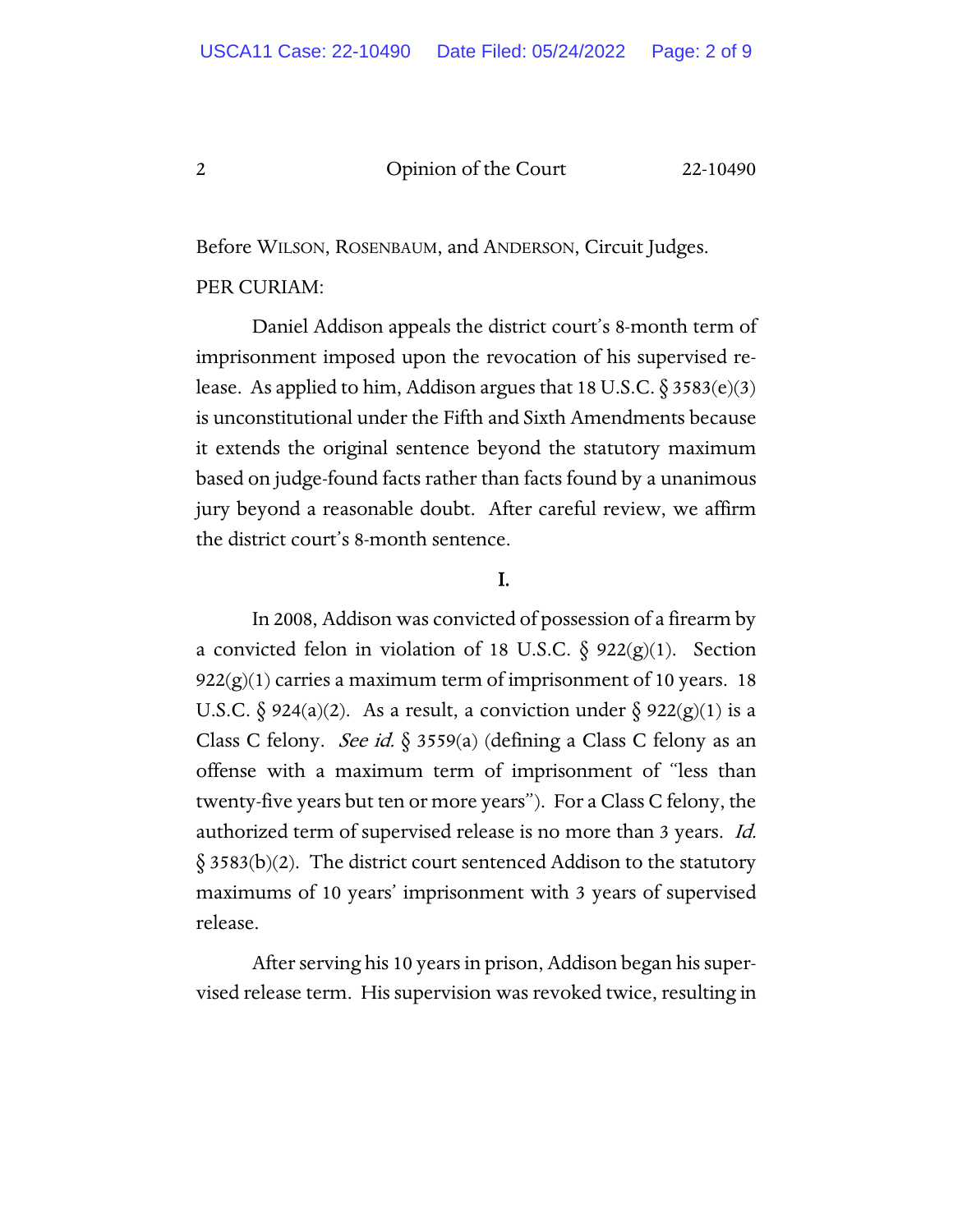additional prison time of 12 months. At issue is Addison's third revocation of his supervised release following the violations of failing to timely report to the probation office, committing a new criminal offense, and associating with felons. Addison moved to dismiss the revocation petition, arguing that it was unconstitutional to sentence him to prison since he already served the maximum period under  $\S 924(a)(2)$  of 10 years. At the revocation hearing, there was a dispute between the district court judge and Addison's counsel about what the maximum sentence was here. Addison's counsel argued that it was 10 years, which only considers his maximum term of imprisonment. The district court indicated that Addison's maximum sentence was either 12 or 13 years, which included the 10-year term of imprisonment and the 3 years of supervised release or 2 years of imprisonment for violating his supervised release. Since Addison's total time of imprisonment was below that, there could be no potential constitutional violation. Accordingly, the district court denied Addison's motion to dismiss the revocation petition and sentenced Addison to 8 months' imprisonment for his third instance of revocation, thus bringing his total time of imprisonment up to 11 years and 8 months. This timely appeal followed.

# II.

We review the constitutionality of a statute de novo. United States v. Cunningham, 607 F.3d 1264, 1266 (11th Cir. 2010) (per curiam).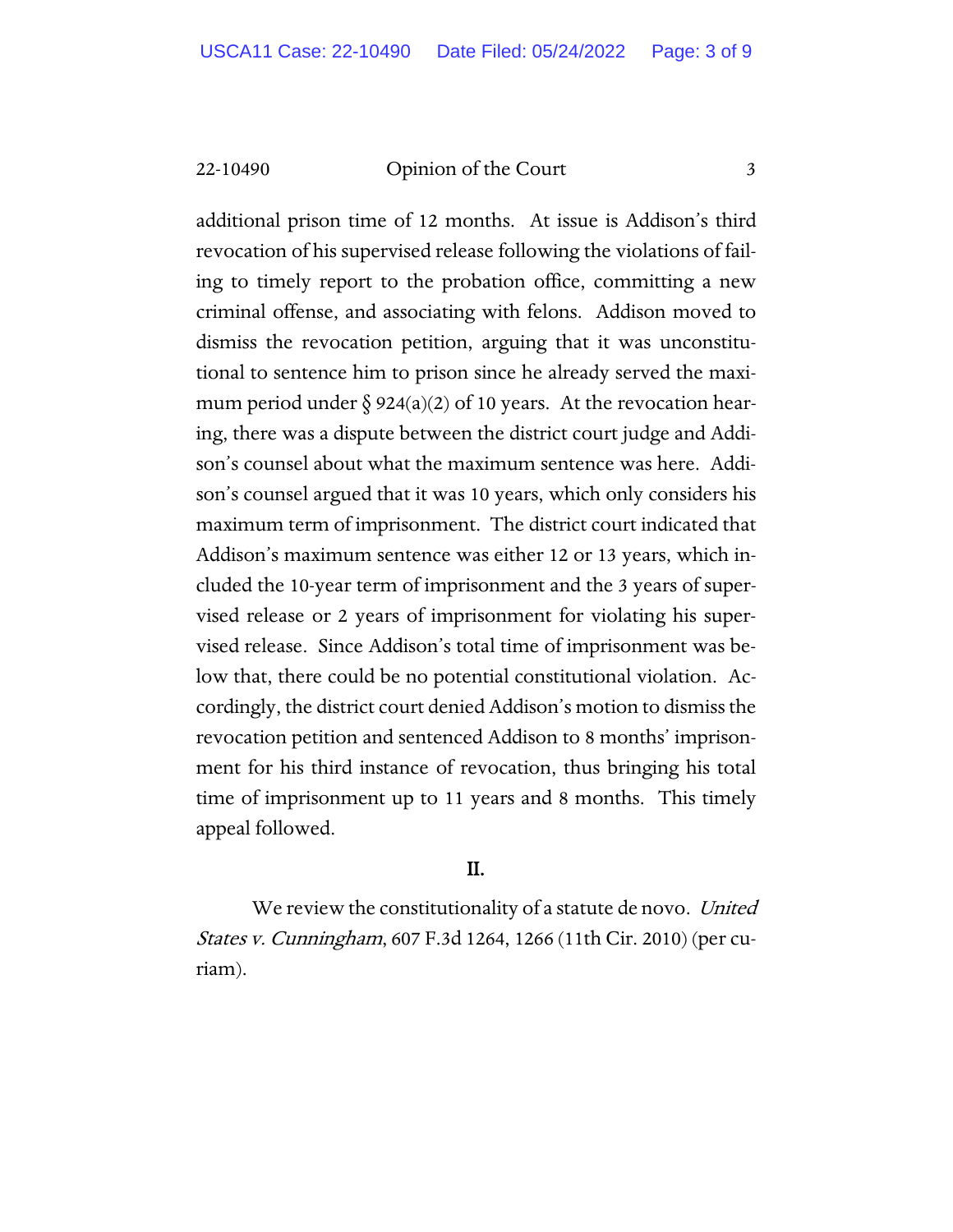On appeal, Addison argues that his revocation sentence increases his prison time to almost 12 years, which is more than the statutory maximum of 10 years. According to Addison, this amounts to a constitutional violation because "any fact that increases the penalty for a crime beyond the prescribed statutory maximum must be submitted to a jury, and proved beyond a reasonable doubt." Apprendi v. New Jersey, 530 U.S. 466, 490 (2000).

Section  $3583(e)(3)$  authorizes the district court to revoke a defendant's supervised release if the court finds by a preponderance of evidence that the defendant violated the conditions of his supervised release. 18 U.S.C.  $\S 3583(e)(3)$ . The court may "require the defendant to serve in prison all or part of the term of supervised release authorized by statute for the offense that resulted in such term of supervised release without credit for time previously served on postrelease supervision." *Id.* If the offense that resulted in the term of supervised release is a Class C felony, then the court may not sentence the defendant to more than two years of imprisonment for violating the terms of their supervised release. Id.

Addison argues that the maximum sentence for his offense was 10 years. He argued the same in the district court and urged the "upper courts . . . to just clarify a bright line" rule about a defendant's maximum sentence. But a review of our precedent shows that a "a sentence can have multiple components, including imprisonment, supervised release, and fines." Andrews v. Warden, 958 F.3d 1072, 1080 (11th Cir. 2020) (emphasis added). When a district court sentences a defendant to imprisonment for violating the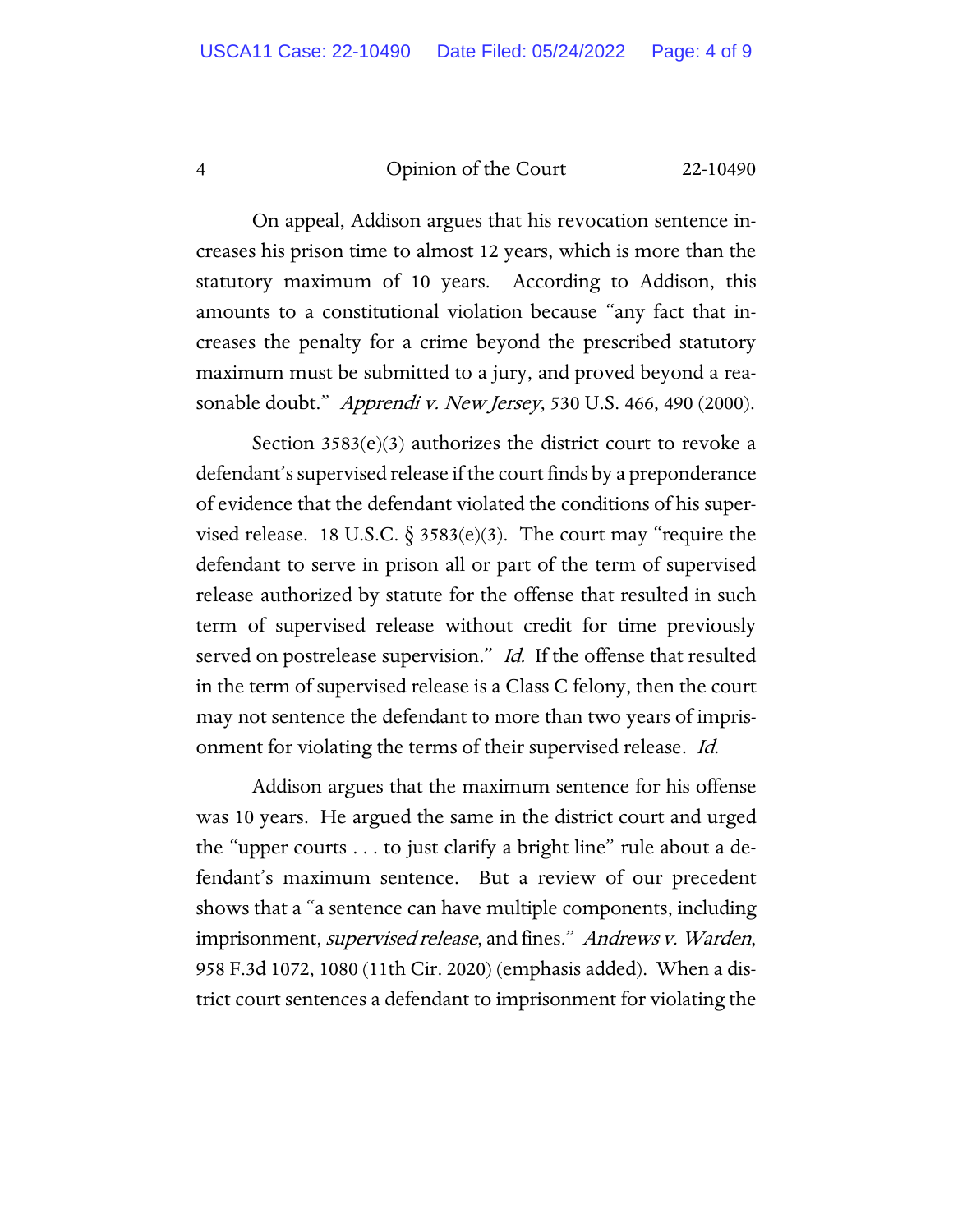conditions of his supervised release, that "new prison term" is "part of his original sentence but not his original term of imprisonment." Id.; see also Johnson v. United States, 529 U.S. 694, 712 (2000) (referring to a term of imprisonment during supervised release as a "new prison term"). Thus, a district court can sentence a defendant to imprisonment for violating his supervised release even though the defendant's sentence included an original term of imprisonment equal to the maximum amount prescribed for his original offense.[1](#page-4-0) Id.

Applying those principles to this case, Addison's maximum sentence is 13 years: 10 years of imprisonment authorized by  $\S$ 924(a)(2) and 3 years of supervised release authorized by  $\S$ 3583(b)(2). Addison served his original term of 10 years in prison and due to his multiple violations of his supervised release, he served an additional 12 months of imprisonment and is serving another term of imprisonment of 8 months. He has not served more prison time than his maximum sentence, so his argument on appeal is misplaced. The case might be different if Addison had to serve more than 13 years imprisonment, which the district court called the "danger zone." See e.g., United States v. Moore, 22 F.4th 1258, 1273 (11th Cir. 2022) (Lagoa, J., concurring) (expressing concerns

<span id="page-4-0"></span><sup>&</sup>lt;sup>1</sup> As discussed below, we have expressly held that the holding in *Apprendi* that "any fact that increases the penalty for a crime beyond the prescribed statutory maximum must be submitted to a jury, and proved beyond a reasonable doubt[,]" 530 U.S. at 490, does not apply in the context of supervised release revocation hearings. *Cunningham*, 607 F.3d at 1266–68.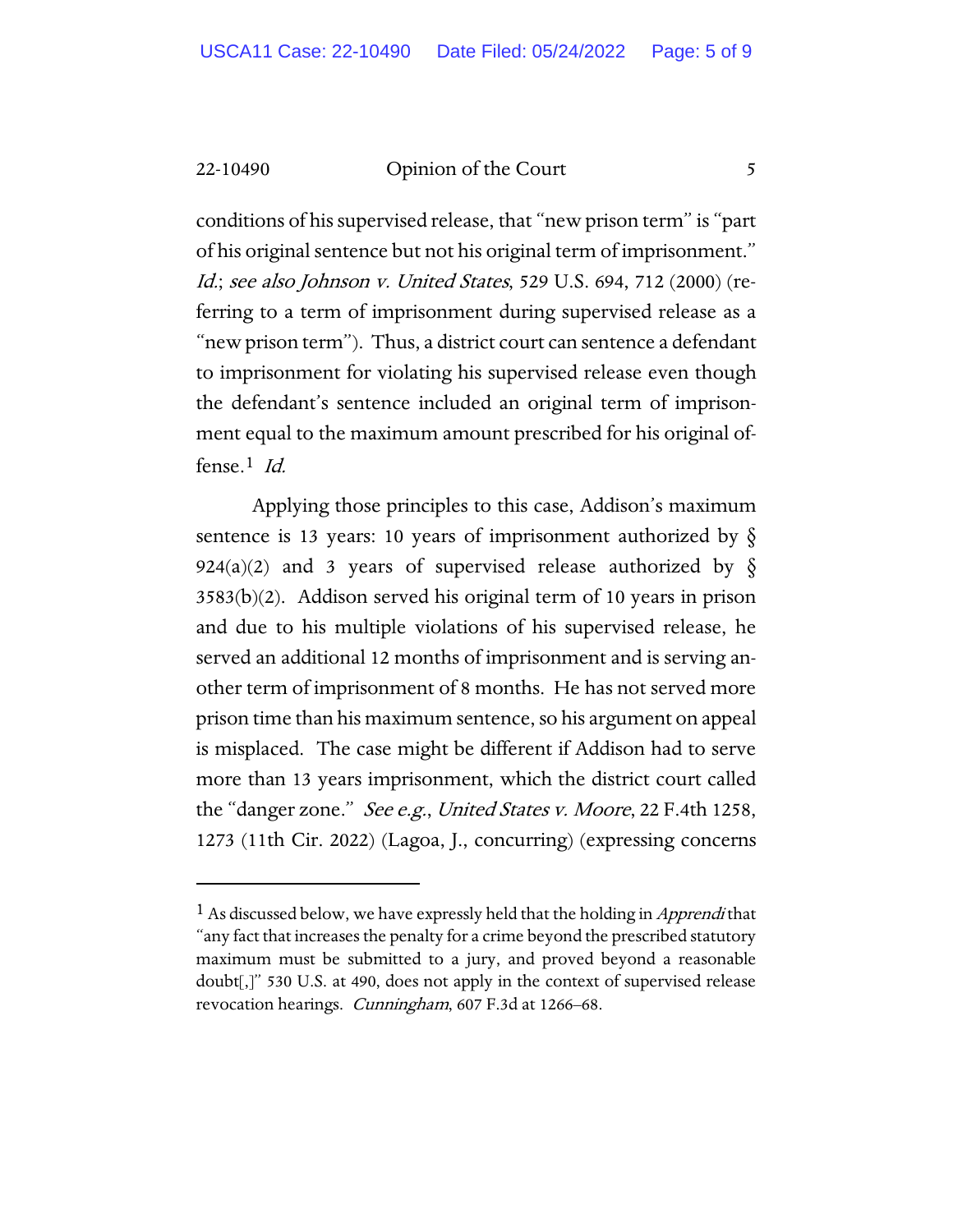about imposing a total term of imprisonment in excess of a defendant's maximum sentence). But since Addison is currently below that upper limit, his claim that his 8-month term of imprisonment for violating his supervised release is unconstitutional fails.

We recognize that there is currently a split in the Supreme Court as to how to calculate a defendant's maximum sentence as shown by the Court's decision in *United States v. Haymond*, 139 S. Ct. 2369 (2019). The statute at issue there was  $\S$  3583(k), which mandates that the court impose a minimum term of imprisonment of 5 years if the defendant violated his supervised release by committing one of several enumerated offenses. *Id.* at 2374. The defendant there was found to have knowingly possessed images of child pornography while on supervised release, so he was subject to the 5-year minimum sentence under subsection (k). *Id.* A plurality of the Court held that  $\S 3583(k)$  is unconstitutional because it "increased 'the legally prescribed range of allowable sentences' in violation of the Fifth and Sixth Amendments." Id. at 2378 (citing Alleyne v. United States, 570 U.S. 99, 115 (2013)).

Although the plurality's holding was limited to  $\S 3583(k)$ , it discussed the potential impacts of its decision on  $\S 3583(e)(3)$ . *Id.* at 2384. Under the plurality's view, a defendant's maximum sentence is his maximum term of imprisonment and not his maximum term of supervised release. *Id.* The plurality explained that "[i]n most cases (including this one), combining a defendant's initial and post-revocation sentences issued under  $\S$  3583(e) will not yield a term of imprisonment that exceeds the statutory maximum term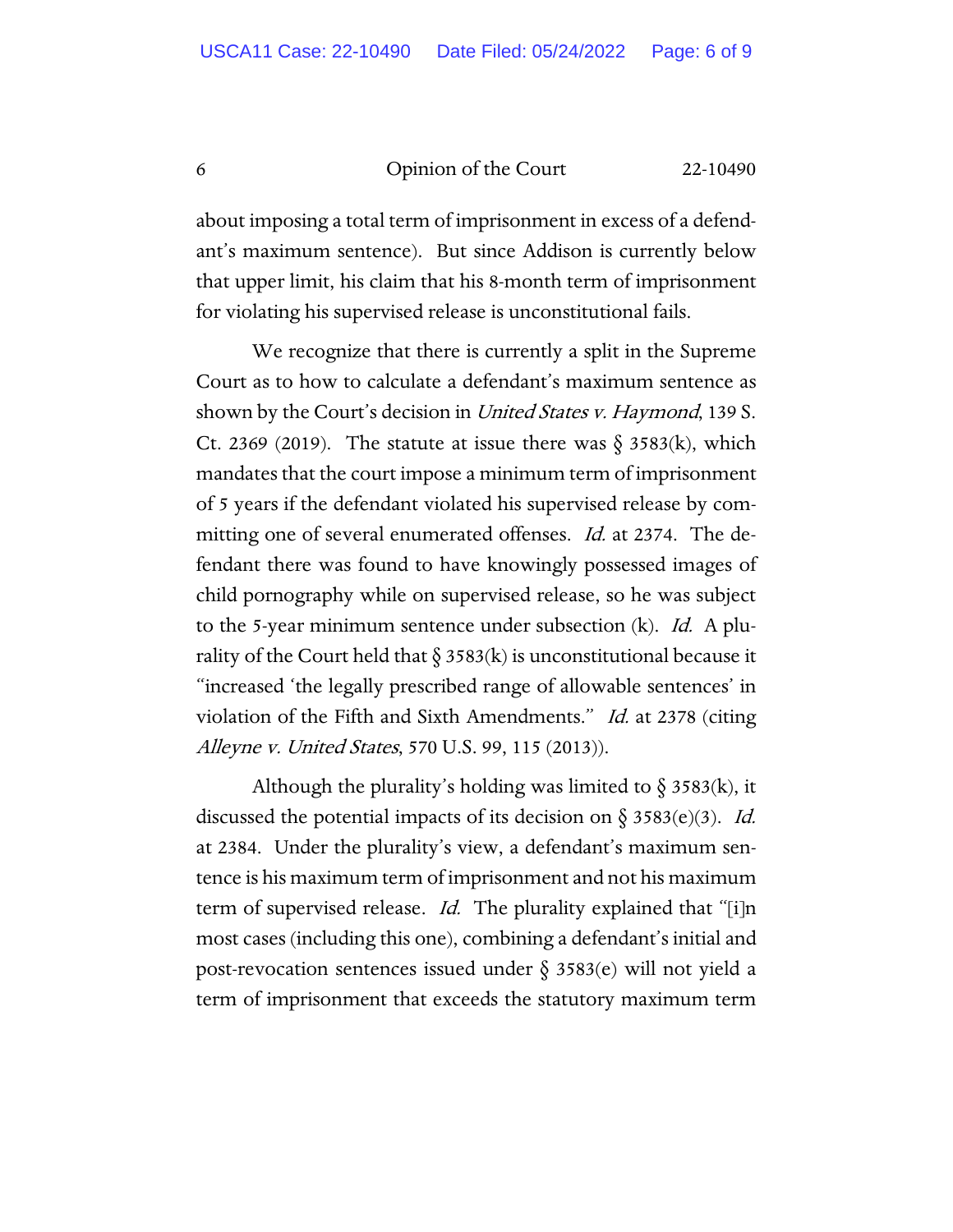of imprisonment the jury has authorized for the original crime of conviction." Id. "[B]ecause 'courts rarely sentence defendants to the statutory maxima' ...  $\delta$  3583(e)(3) turns out to raise Sixth Amendment issues in a small set of cases[.]" Id. Thus, under this view, Addison's sentence would raise constitutional issues because he was sentenced to the maximum term of imprisonment for his original conviction.

Justice Breyer concurred in the judgment of the plurality's decision that  $\S 3583(k)$  is unconstitutional. *Haymond*, 139 S. Ct. at 2385–86 (Breyer, J., concurring). His opinion is narrower than the plurality's because he did "not transplant the *Apprendi* line of cases to the supervised release context" and he did not express any view that  $\S 3583(e)(3)$  could be unconstitutional. Id. Instead, he suggested that  $\S 3583(e)(3)$  is constitutional because the revocations of supervised release "are limited by the severity of the original crime of conviction, not the conduct that results in revocation." Id. at 2386. In contrast,  $\S 3583(k)$  imposed higher terms of imprisonment when a defendant violates the terms of his release by committing "a discrete set of federal criminal offenses specified in the statute." Id. Nor does the statute give the judge any discretion in imposing a lesser penalty, but mandates a 5-year minimum term of imprisonment. *Id.* Justice Breyer concluded that "these features of  $\S$ 3583(k) more closely resemble the punishment of new criminal offenses, but without granting the defendant the rights, including the jury right, that attend a new criminal prosecution." Id.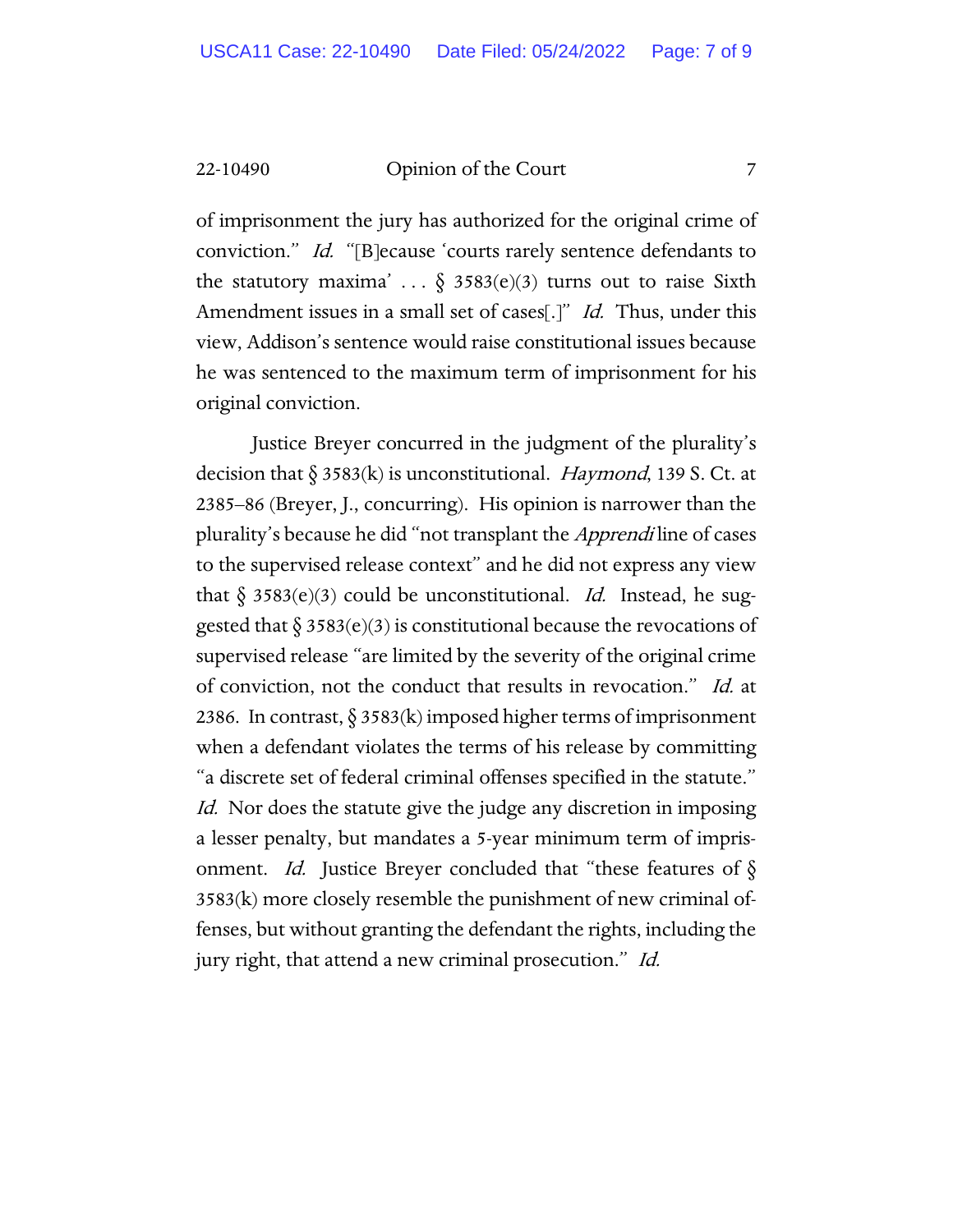As Justice Breyer's concurring opinion is narrower than the plurality's, it is controlling.[2](#page-7-0) Justice Breyer "agree[d] with much of the dissent." *Id.* The only aspect that Justice Breyer seemed to disagree with was the constitutionality of  $\S$  3583(k). That said, nothing in Justice Breyer's concurrence displaces our precedent about the constitutionality of  $\S$  3583(e)(3). Accordingly, we continue to apply our precedent under Cunningham. See United States v. Archer, 531 F.3d 1347, 1352 (11th Cir. 2008) (explaining that under our prior precedent rule, "a prior panel's holding is binding on all subsequent panels unless and until it is overruled or undermined to the point of abrogation by the Supreme Court or by this court sitting *en banc*.").

In Cunningham, we rejected the defendant's argument that "additional imprisonment imposed under  $\S 3583(e)(3)$  constitutes a violation of due process under the Fifth Amendment and the right to a jury trial under the Sixth Amendment, as interpreted by Apprendi." 607 F.3d at 1266. As Addison makes the same argument here, his argument is foreclosed by our holding in *Cunningham* that "§ 3583(e)(3) does not violate the Fifth or Sixth Amendments

<span id="page-7-0"></span><sup>&</sup>lt;sup>2</sup> See Marks v. United States, 430 U.S. 188, 193 (1977) ("When a fragmented Court decides a case and no single rationale explaining the result enjoys the assent of five Justices, 'the holding of the Court may be viewed as that position taken by those Members who concurred in the judgment[] on the narrowest grounds . . . .""); see also United States v. Moore, 22 F.4th 1258, 1268 (11th Cir. 2022) ("Justice Breyer's concurrence in  $\textit{Haymond} \dots$  is the controlling opinion.")